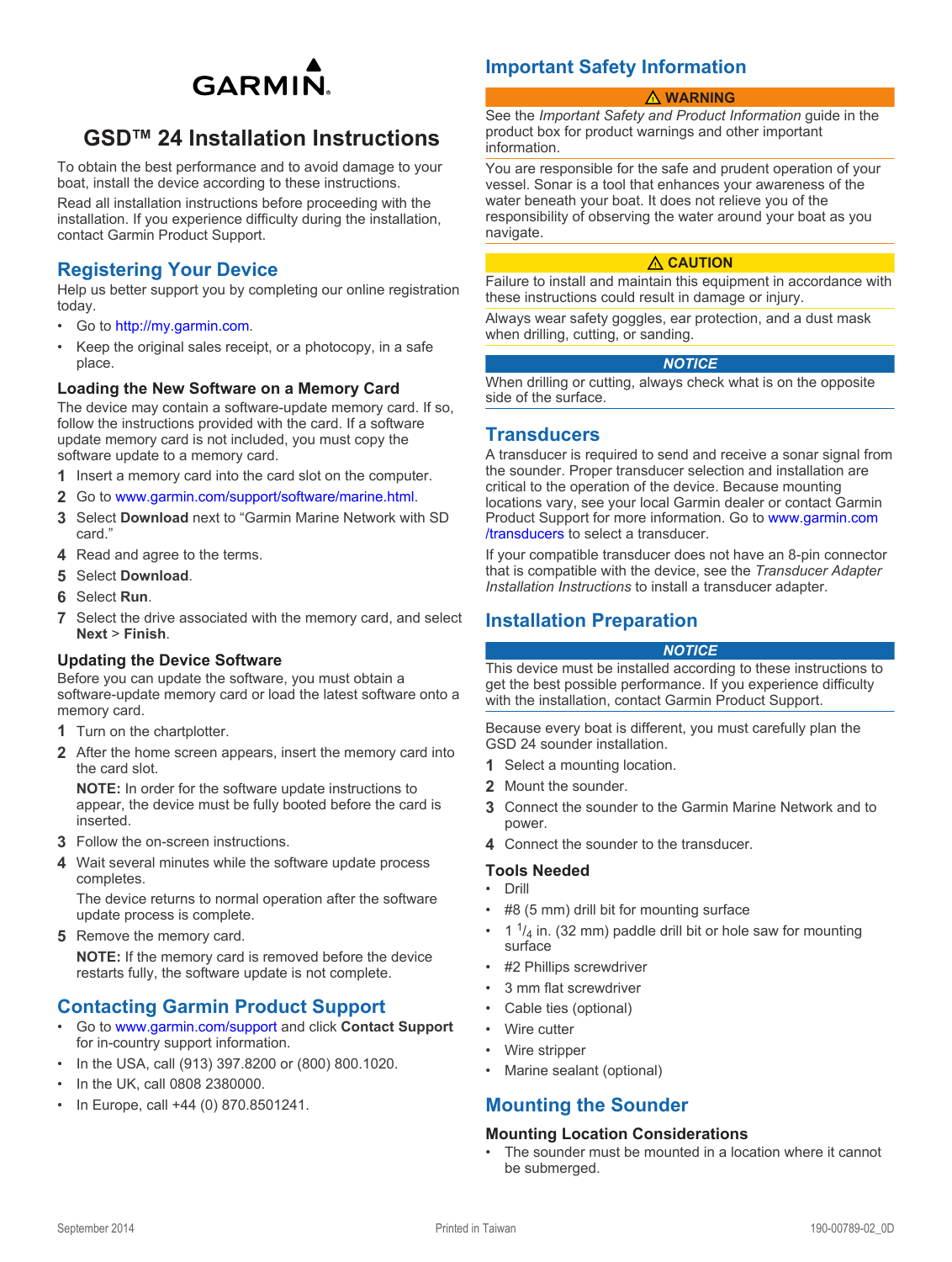- The sounder must be mounted in a location with adequate ventilation where it will not be exposed to extreme temperatures.
- The sounder should be mounted so that the LEDs are visible.
- The sounder should be mounted so that the power and network cables can be easily connected.
- The sounder should be mounted so that the transducer cable can be connected. If required, transducer extension cables are available through your Garmin dealer.

### **Mounting the Device**

#### *NOTICE*

If you are mounting the bracket on fiberglass with screws, it is recommended to use a countersink bit to drill a clearance counterbore through only the top gel-coat layer. This will help to avoid any cracking in the gel-coat layer when the screws are tightened.

Stainless-steel screws may bind when screwed into fiberglass and overtightened. Garmin recommends applying an anti-seize lubricant to the screws before installing them.

Before you mount the device, you must select a mounting location and determine the mounting hardware needed for the surface.

**NOTE:** Mounting hardware is included with the device, but it may not be suitable for the mounting surface.

- **1** Place the device in the mounting location and mark the location of the pilot holes.
- **2** Drill the appropriate pilot hole for one corner of the device.
- **3** Loosely fasten the device to the mounting surface with one corner and examine the other three pilot-hole marks.
- **4** Mark new pilot-hole locations if necessary, and remove the device from the mounting surface.
- **5** Drill the appropriate pilot holes for the other three marks.
- **6** Secure the device to the mounting location.

# **Connecting the Sounder**

#### **WARNING**

When connecting the power cable, do not remove the in-line fuse holder. To prevent the possibility of injury or product damage caused by fire or overheating, the appropriate fuse must be in place as indicated in the product specifications. In addition, connecting the power cable without the appropriate fuse in place will void the product warranty.

#### *NOTICE*

Do not force a cable into its port. Forcing the cable can damage the pins. If the cable is properly aligned, the cable should connect easily.

Before you connect the sounder to the network, power, and the transducer, you must mount the sounder [\(Mounting the](#page-0-0) [Sounder](#page-0-0)).

- **1** Route the cables using the appropriate tie wraps, fasteners, and sealant to secure the cables along the route and through any bulkheads or the deck.
- **2** Install the locking rings on the marine network and power cables (Installing Locking Rings on the Cables).
- **3** Connect the bare-wire end of the power cable to a 12 Vdc power source and to ground.
- **4** Align the notch on the end of the power cable with the power port on the device, and press the cable into place.
- **5** Tighten the locking ring.
- **6** Repeat steps 4 and 5 for the network and transducer cables.
- **7** Select an option:
- If your boat is equipped with a GMS 10 network port expander, connect the network cable to an available port on the GMS 10.
- If your boat is not equipped with a GMS 10 network port expander, connect the network cable directly to the network port on your chartplotter.

### **Installation Diagram**

You can use this diagram to identify the connection points from your sounder to the network, power, and transducer.



| l Item       | <b>Description</b> |
|--------------|--------------------|
|              | Chartplotter       |
| ②            | GSD <sub>24</sub>  |
| $^\circledR$ | Power Source       |
| A)           | Transducer         |

# **Cable Routing Grommets**

When routing cables through your boat, it may be necessary to drill holes to route the cables. Cable routing grommets can be used to cover cable installation holes. You can purchase grommets from your Garmin dealer or directly from Garmin at [www.garmin.com.](http://www.garmin.com)

# **Connecting the Device to a Transducer**

Go to [www.garmin.com](http://www.garmin.com) or contact your local Garmin dealer to determine the appropriate type of transducer for your needs.

- **1** Follow the instructions provided with your transducer to correctly install it on your boat.
- **2** Route the transducer cable to the sounder.
- **3** Connect the transducer cable to the XDCR port.

# **Installing Locking Rings on the Cables**

Before you install locking rings on the cables, you must route the cables.

To help make the cable-routing process easier, the locking rings are packaged separately from the cables. Each locking ring is packaged in a small bag with a number on the label for easy identification.

**1** Separate the two halves of the locking ring  $\circled{1}$ .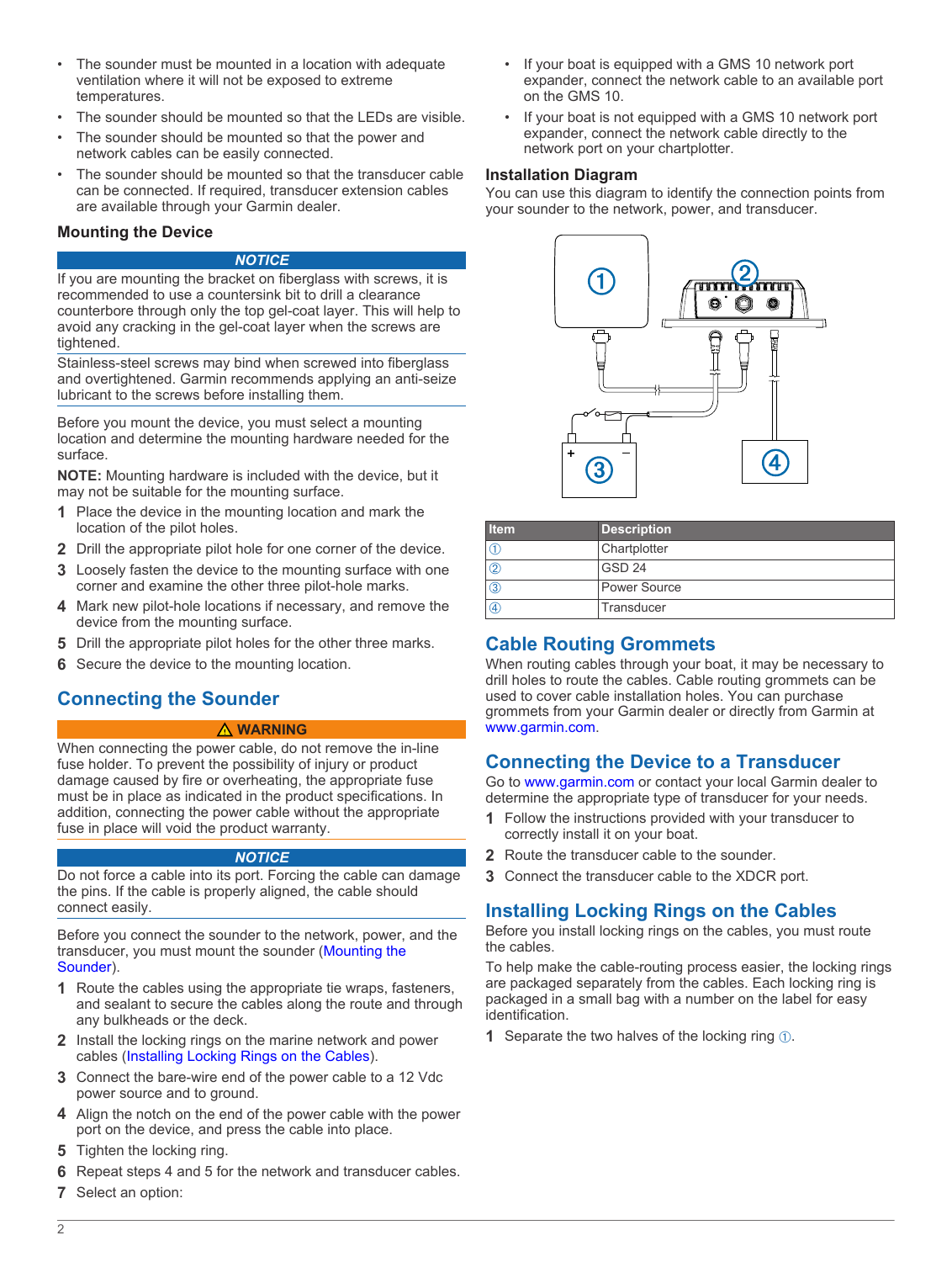

- **2** Align the two halves  $\oslash$  of the locking ring over the cable and snap them together.
- **3** Insert the o-ring 3 in

### **Blink Codes**

After the sounder is installed, it turns on when the chartplotter is turned on. The two-color (green and red) status LED on the sounder indicates its operational status.

| LED<br>Color  | <b>State</b>            | <b>Status</b>                                                                                                                                                                                                                                |
|---------------|-------------------------|----------------------------------------------------------------------------------------------------------------------------------------------------------------------------------------------------------------------------------------------|
| Green         | Slow blink              | The sounder is connected to a chartplotter<br>and is operating properly. You should see<br>sonar data on the chartplotter.                                                                                                                   |
| Red           | Slow blink              | The sounder is turned on, but is not<br>connected to a chartplotter, or is waiting to<br>connect to a chartplotter. If the sounder is<br>connected to the chartplotter and this code<br>persists, check the wiring connections.              |
| Red/<br>Green | Slow blink              | The sounder is in test mode.                                                                                                                                                                                                                 |
| Red           | Rapid blink<br>sequence | System error. The chartplotter displays a<br>message indicating the type of failure. When<br>the error condition is fixed, the sounder must<br>be completely disconnected from and<br>reconnected to its power source to clear the<br>error. |
| Red           | Solid                   | The sounder has a hardware failure. Contact<br>Garmin Product Support for assistance.                                                                                                                                                        |

# **Specifications**

| <b>Size</b>           | $L \times W \times H$ : 204 x 283 x 81 mm (8 x 11.2 x<br>$3.2$ in.)               |
|-----------------------|-----------------------------------------------------------------------------------|
| Weight                | 2.39 kg (5.27 lb.)                                                                |
| Case material         | Fully gasketed, aluminum and steel housing,<br>water resistant to IEC 60529 IPX7. |
| Temperature range     | From 5 to 158°F (from -15 to 70°C)                                                |
| Power input           | $10 - 35$ V                                                                       |
| Power usage           | 40 W maximum                                                                      |
| Fuse                  | 75A                                                                               |
| Compass safe distance | 40 cm (15.75 in.)                                                                 |
| Sounder power         | 25-2,000 W (RMS)*                                                                 |
| Frequency             | 50/200 kHz                                                                        |
| Depth                 | 1,512 m (5,000 ft.)**                                                             |
| Data output           | <b>Garmin Marine Network</b>                                                      |
|                       |                                                                                   |

\*Dependent on transducer rating and depth

\*\*Maximum depth dependent on transducer, water salinity, bottom type, and other water conditions.